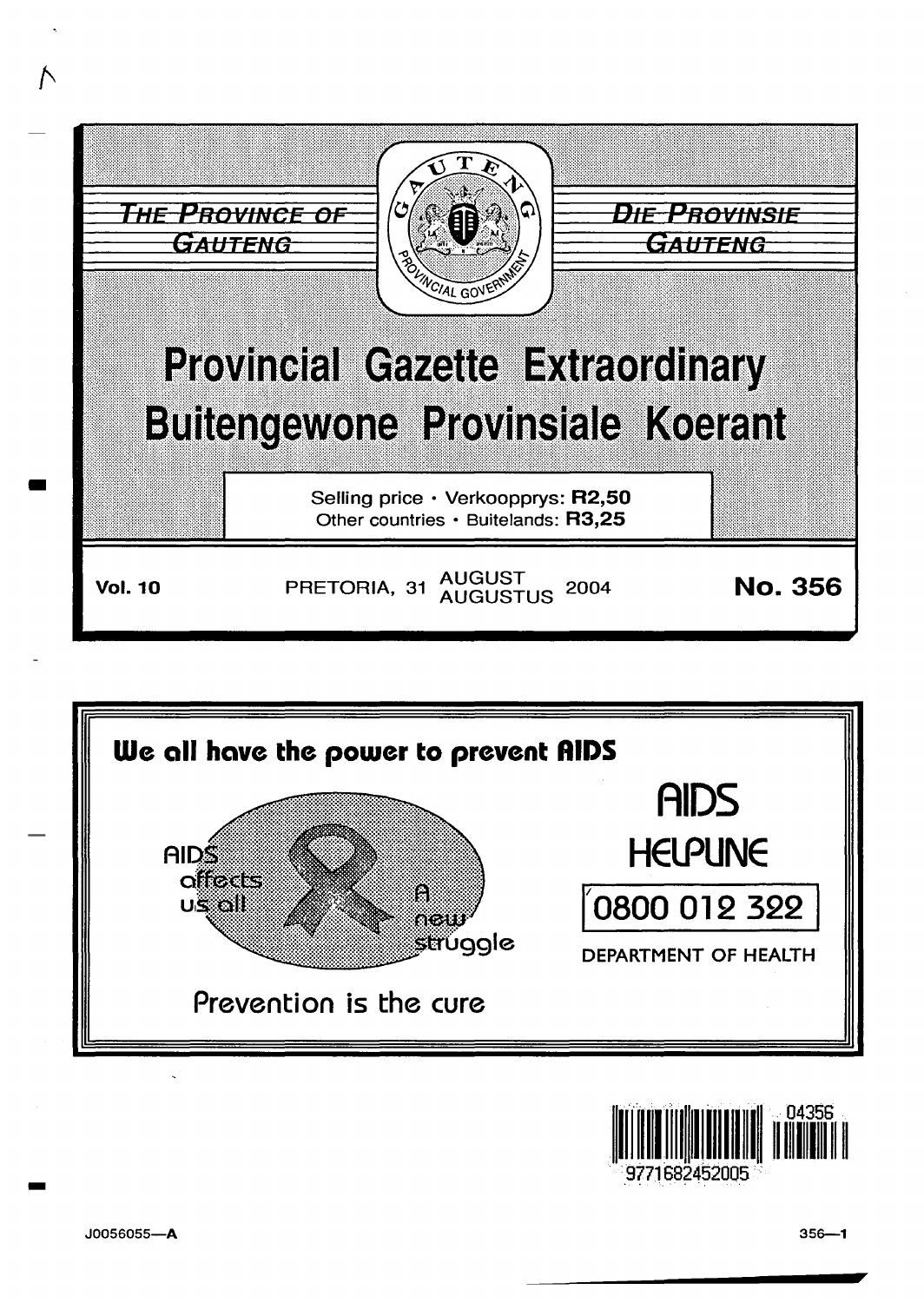|      | <b>CONTENTS • INHOUD</b>                                                                        |             |                |
|------|-------------------------------------------------------------------------------------------------|-------------|----------------|
| No.  |                                                                                                 | Page<br>No. | Gazette<br>No. |
|      | <b>LOCAL AUTHORITY NOTICES</b>                                                                  |             |                |
| 1826 | Town-planning and Townships Ordinance (15/1986): City of Johannesburg: Amendment Scheme 02-3001 | -3          | 356            |
|      |                                                                                                 | 3           | 356            |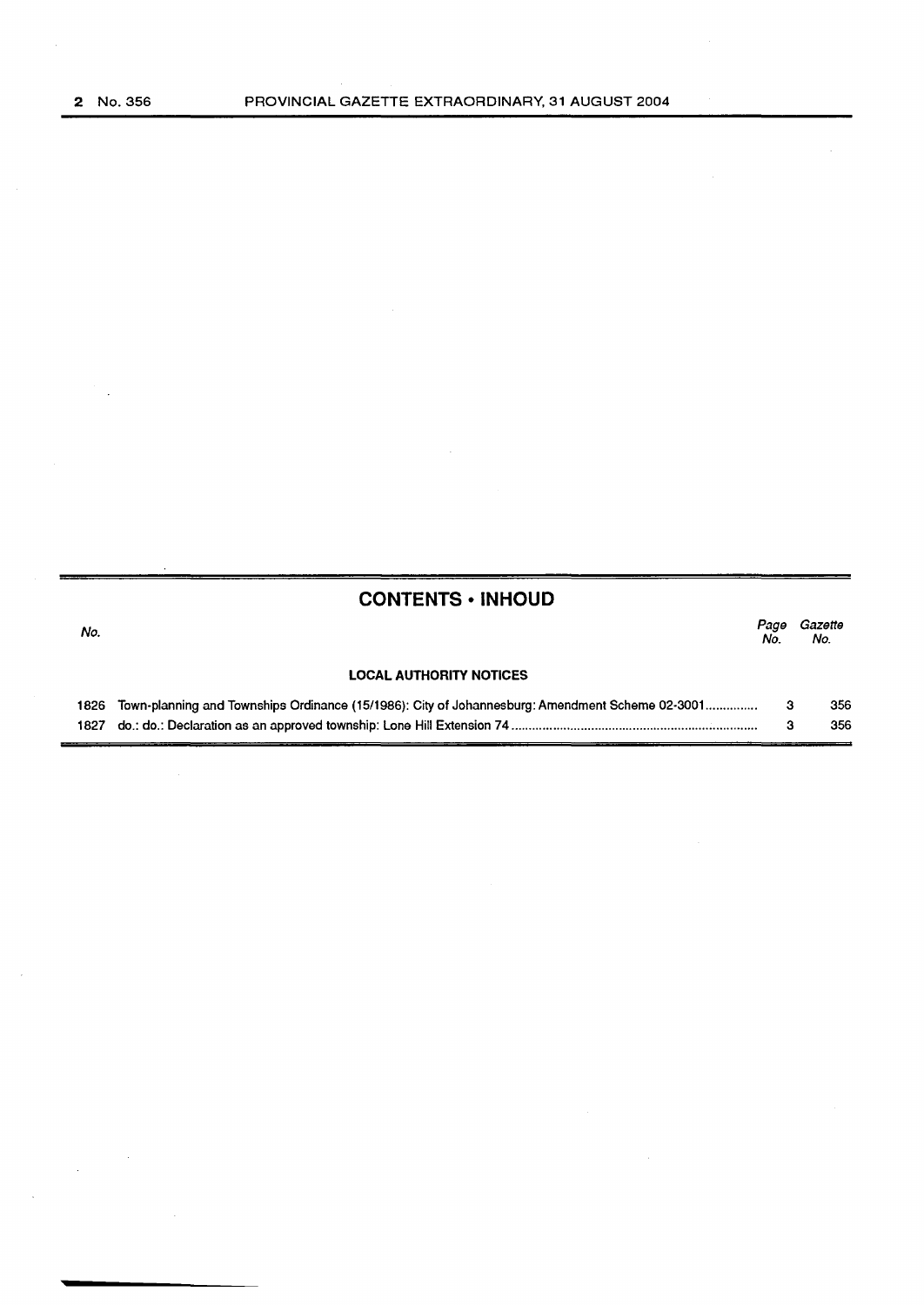### LOCAL AUTHORITY NOTICES

#### LOCAL AUTHORITY NOTICE 1826

#### CITY OF JOHANNESBURG AMENDMENT SCHEME 02-3001

The Council hereby in terms of provisions of Section 125 of the Town-planning and Townships Ordinance, 1986, declares that it has approved the amendment scheme, being an amendment of the Sandton Town-planning Scheme 1980, comprising the same land, as included in the Township of LONE HILL EXTENSION 74

Map 3, Annexure and scheme clauses of the amendment scheme are filed with the Executive Director: Development Planning, Transportation and Environment: City of Johannesburg and are open for inspection at all reasonable times.

The amendment scheme is known as Amendment Scheme 02-3001

Executive Director: Development Planning Transportation and Environment Notice No 861

### PLAASLIKE BESTUURSKENNISGEWING 1826

#### STAD VAN JOHANNESBURG WYSIGINGSKEMA 02-3001

Die Stadsraad verklaar hierby ingevolge die bepalings van artikel 125 van die Ordonnansie op Dorpsbeplanning en Dorpe, 1986, dat dit 'n wysigingskema synde 'n wysiging van Sandton dorpsbeplanningskema, 1980, wat uit dieselfde grand as die dorp LONE HILL UITBREIDING 74 bestaan, goedgekeur het.

Kaart 3, Bylae en die skemaklousules van die wysigskema word in bewaring gehou deur Uitvoerende Direkteur: Ontwikkelings Beplanning, Vervoer en Omgewing, Stad van Johannesburg en is beskikbaar vir inspeksie te aile redelike tye.

Hierdie wysiging staan bekend as Sandton-wysigingskema 02-3001

Uitvoerende Direkteur: Ontwikkellngs Beplanning, Vervoer en Omgewlng Kennisgewing No 861

### LOCAL AUTHORITY NOTICE 1827

#### CITY OF JOHANNESBURG DECLARATION AS APPROVED TOWNSHIP

In terms of section 103(1) of the Town-planning and Townships Ordinance, 1986 (Ordinance No. 15 of 1986) the CITY OF JOHANNESBURG declares LONE HILL EXTENSION 74 to be an approved township subject to the conditions set out in the Schedule hereto.

#### **SCHEDULE**

CONDITIONS UNDER WHICH THE APPLICATION MADE BY PINESLOPES ERF 6 (PTY) LIMITED IN TERMS OF THE PROVISIONS OF THE TOWN-PLANNING AND TOWNSHIPS ORDINANCE 1986 (ORDINANCE NO 15 of 1986) FOR PERMISSION TO ESTABLISH A TOWNSHIP ON PORTION 521 (A PORTION OF PORTION 520) OF THE FARM WITKOPPEN 19410, PROVINCE OF GAUTENG, HAS BEEN GRANTED.

#### 1. CONDITIONS OF ESTABLISHMENT

(1) Name

The name of the township shall be LONE HILL EXTENSION 74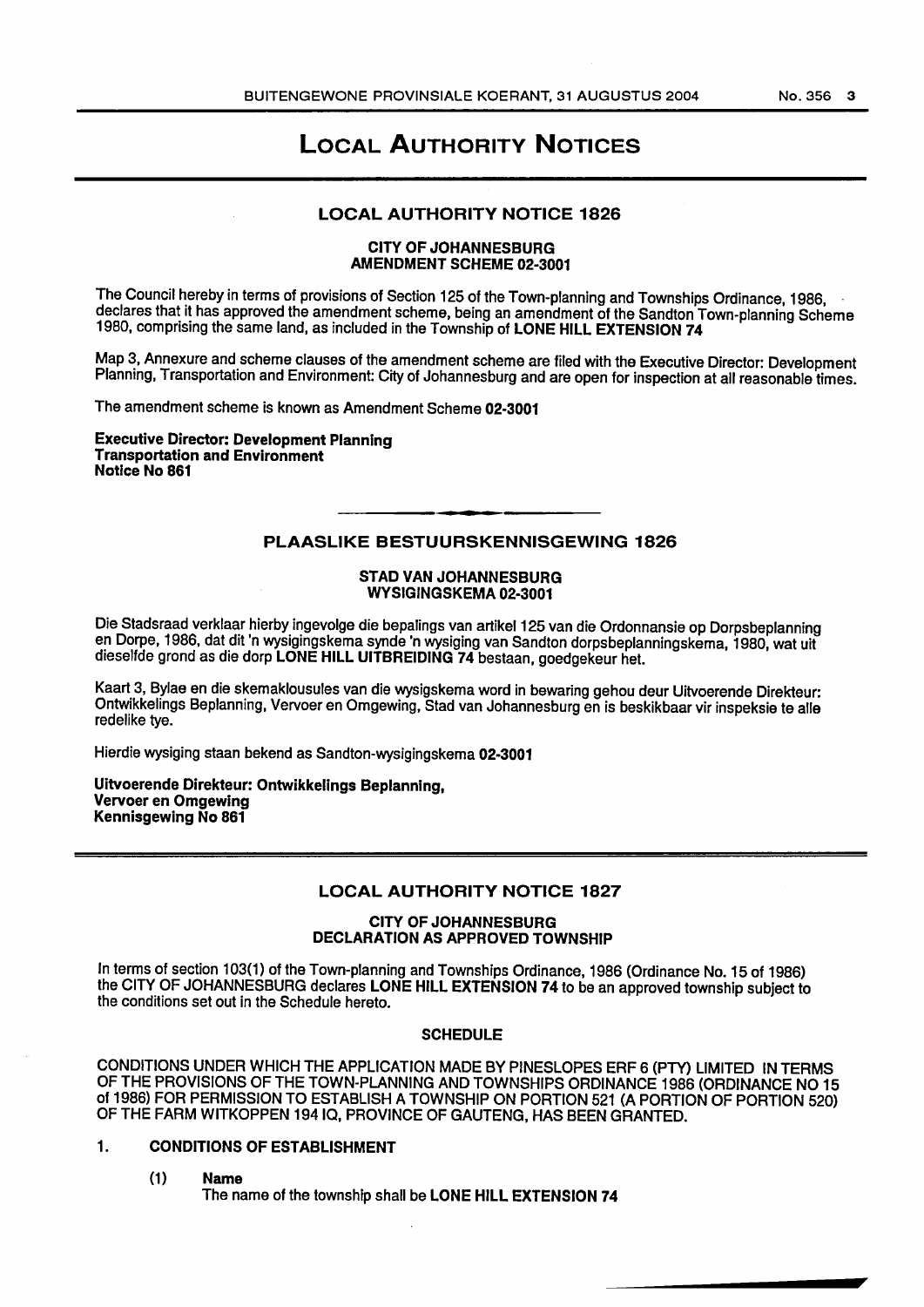#### (2) **Design**

The township shall consist of erven as indicated on General Plan S.G. No 3104/2004

#### (3) Provision and installation of engineering services

The township owner shall provide engineering services in the township, subject to the approval of the Council and/or City Power / Eskom.

#### (4) Obligations In respect of services and limitations in respect of the alienation of erven

- (a) The Township owners shall, in terms of a prior agreement with the Council, fulfil their obligations with the regard to the provision of engineering services in and for the township in terms of Chapter 5 of the Ordinance.
- (b) Contributions towards the provisions of external engineering services and bulk sewer shall be payable in terms of the Ordinance.
- (c) No erven may be alienated or be transferred into the name of a buyer prior to the Council having confirmed that sufficient guarantees / cash contributions / endowments in respect of the supply of services by the township owner has been made to the said Council.

#### {5) Removal and replacement of Municipal Services

If, by reason of the establishment of the township, it should become necessary to remove or replace any existing municipal services, the cost thereof shall be borne by the township owner.

#### (6) Disposal of existing Conditions of Title

All erven shall be made subject to existing conditions and servitudes, if any, including the reservation of rights to minerals.

### 2. CONDITIONS OF TITLE

The erven mentioned hereunder shall be subject to the conditions, as indicated, imposed by the Council in terms of the provisions of the Town-planning and Townships Ordinance, 1986.

#### (1) ALL ERVEN

- {a) The erf is subject to a servitude, 2m wide, in favour of the Council for sewerage and other municipal purposes, along any two boundaries other than a street boundary and in the case of a panhandle erf, an additional servitude for municipal purposes, 2m wide across the access portion of the erf, if and when required by the Council: Provided that the Council may dispense with any such servitude.
- (b) No building or other structure shall be erected within the aforesaid servitude area and no large-rooted trees shall be planted within the area of such servitude or within 2m thereof.
- (c) The Council shall be entitled to deposit temporarily on the land adjoining the aforesaid servitude such material as may be excavated by it during the course of the construction, maintenance or removal of such sewerage mains and other works as it, in its discretion may deem necessary and shall further be entitled to reasonable access to the said land for the aforesaid purpose subject to any damage done during the process of the construction, maintenance or removal of such sewerage mains and other works being made good by the Council.

Executive Director: Development Planning Transportation and Environment Notice No 862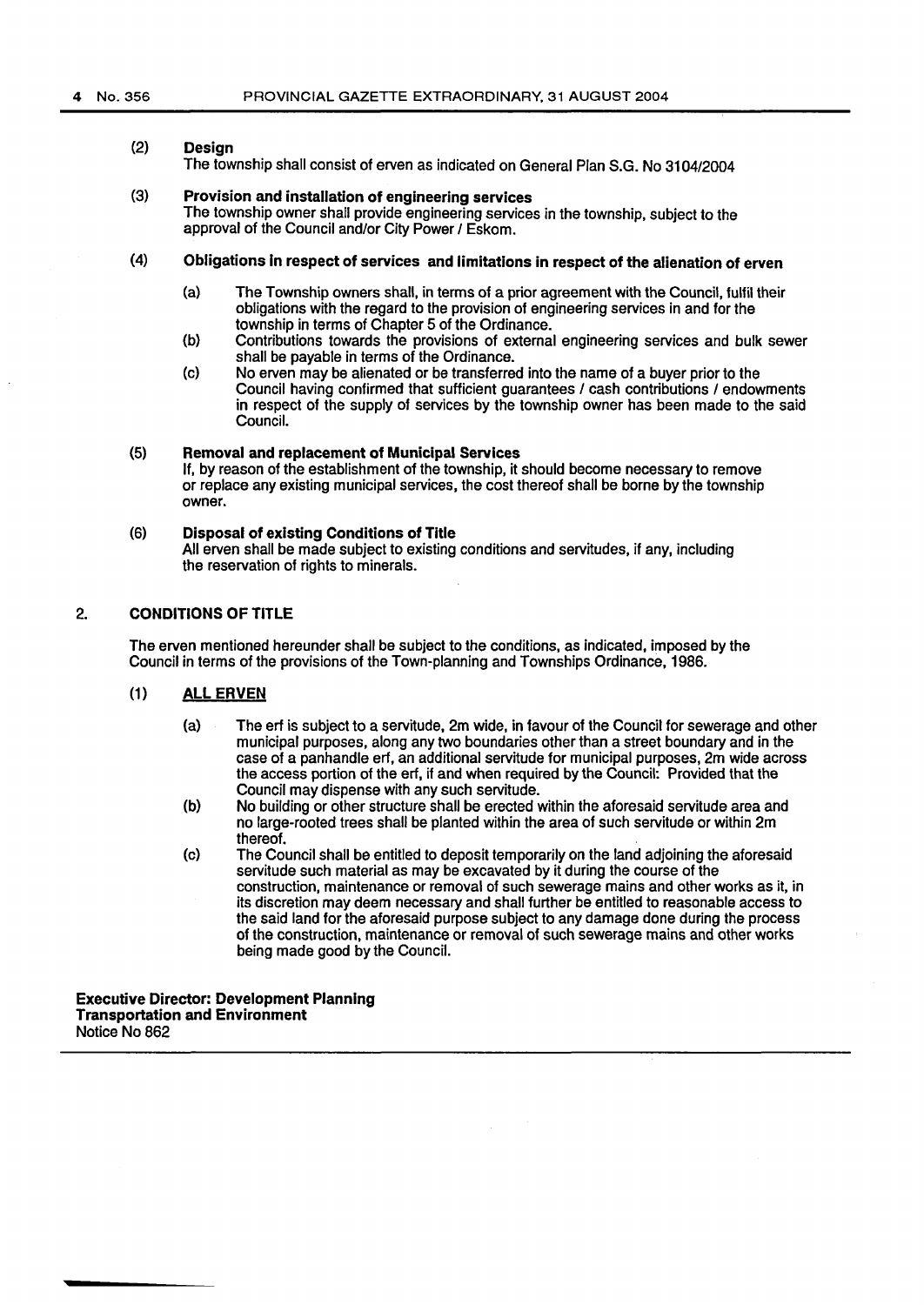#### PLAASLIKE BESTUURSKENNISGEWING 1827

#### STAD VAN JOHANNESBURG VERKLARING TOT GOEDGEKEURDE DORP

lngevolge artikel103(1) van die Ordonnansie op Dorpsbeplanning en Dorpe, 1986 (Ordonnansie No. 15 van 1986) verklaar die STAD VAN JOHANNESBURG hierby die dorp LONE HILL UITBREIDING 74 tot 'n goedgekeurde dorp onderworpe aan die voorwaardes uiteengesit in die bygaande Bylae.

#### BYLAE

VOORWMRDES WMROP DIE AANSOEK GEDOEN DEUR PINESLOPES ERF 6 (PTY) LIMITED INGEVOLGE DIE BEPALINGS VAN DIE ORDONNANSIE OP DORPSBEPLANNING EN DORPE, 1986, OM TOESTEMMING OM 'N DORP TE STIG OP GEDEELTE 521 {N GEDEELTE VAN GEDEELTE 520) VAN DIE PLAAS WITKOPPEN NO 19410, PROVINSIE GAUTENG, TOEGESTAAN IS.

#### 1. STIGTINGSVOORWAARDES

(1) Naam

Die naam van die dorp is LONE HILL UITBREIDING 74

(2) Ontwerp

Die dorp bestaan uit erwe soos aangedui op Algemene Plan SG No. 3104/2004

(3) Voorsiening en lnstallering van Dienste

Die dorpseienaar moet die nodige reelings met die Raad tref vir die voorsiening en instalering van ingenieursdienste in die dorp, tot bevrediging van die Raad, en/of City Power / Eskom.

- (4) Verpligtinge ten opsigte van noodsaaklike dienste asook die beperking ten opslgte van vervreming of oordragte<br>(a) Die dornseienaars
	- Die dorpseienaars sal, in terme van n vooraf gereelde ooreenkoms met die Raad, sy verpligtinge rakende tot die voorsiening van ingenieursdienste in en vir die dorp, in terme van Hoofstuk 5 van die Ordonnansie.
	- (b) in Bydrae tot die voorsiening van inginieursdienste sal betaalbaar wees.<br>(c) Geen erwe mag vervreem of oorgedra word in die naam van 'n koper a
	- (c) Geen erwe mag vervreem of oorgedra word in die naam van 'n koper alvorens die plaaslike bestuur bevestig het dat voldoende waarborge!kontantbydraes ten opsigte van die voorsiening van dienste deur die dorpseienaar aan die Stadsraad gelewer is nie.

#### (5) Verskulwing of die vervanglng van munlslpale dienste

Indian dit as gevolg van die stigting van die dorp nodig word om enige bestaande munisipate dienste te verskuif of te vervang moet die koste daarvan deur die dorpseienaars gedra word.

#### (6) Beskikking oor bestaande titelvoorwaardes

Aile erwe moet onderhewig gemaak word aan bestaande titelvoorwaardes en serwitute, indien enige, insluitende die reservering van die mineraleregte.

#### 2. TITELVOORWAARDES

Die erwe hieronder genoem sal onderworpe wees aan die voorwaardes soos aangedui, opgelê deur die Raad ingevolge die bepalings van die Ordonnansie op Dorpsbeplanning en Dorpe, 1986.

#### {1) ALLE ERWE

- $(a)$ Die erf is onderworpe aan 'n serwituut van 2 meter breed vir riolerings- en ander munisipale doeleindes, ten gunste van die Raad tangs enige twee grense, uitgesonderd 'n straatgrens en, in die geval van 'n pypsteelerf, 'n addisionele serwituut vir munisipale doeleindes 2 meter breed oor die toegangsgedeelte van die erf, indien en wanneer verlang deur die Raad: Met dien verstande dat die Raad van enige sodanige serwituut mag afsien.
- (b) Geen geboue of ander struktuur mag binne die voornoemde serwituutgebied opgerig word nie en geen grootwortelbome mag binne die gebied van sodanige serwituut of binne 'n afstand van 2 meter daarvan geplant word nie.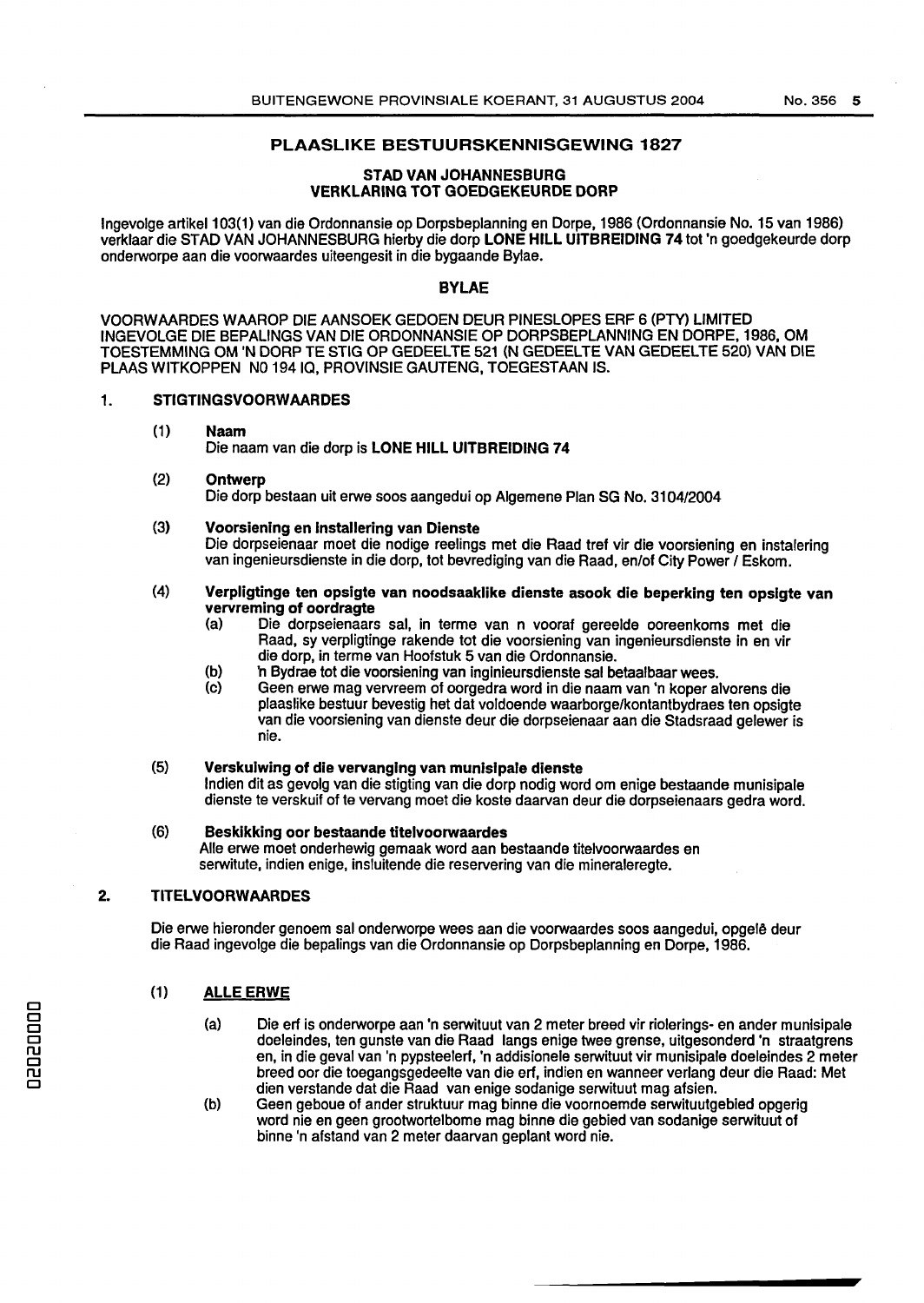(c) Die Raad is geregtig om enige materiaal wat deur hom uitgegrawe word tydens die aanleg, onderhoud of verwydering van sodanige rioolhoofpypleidings en ander werke wat hy volgens goeddunke noodsaaklik ag, tydelik te plaas op die grond wat aan die voornoemde serwituut grens en is voorts geregtig tot redelike toegang tot genoemde grond vir die voornoemde doel, onderworpe daaraan dat die Raad enige skade vergoed wat gedurende die aanleg onderhoud of verwydering van sodanige rioolhoofpypleidings en ander werke veroorsaak word.

**Uitvoerende Direkteur: Ontwikkelings Beplannlng, Vervoer en Omgewing**  Kennisgewing 862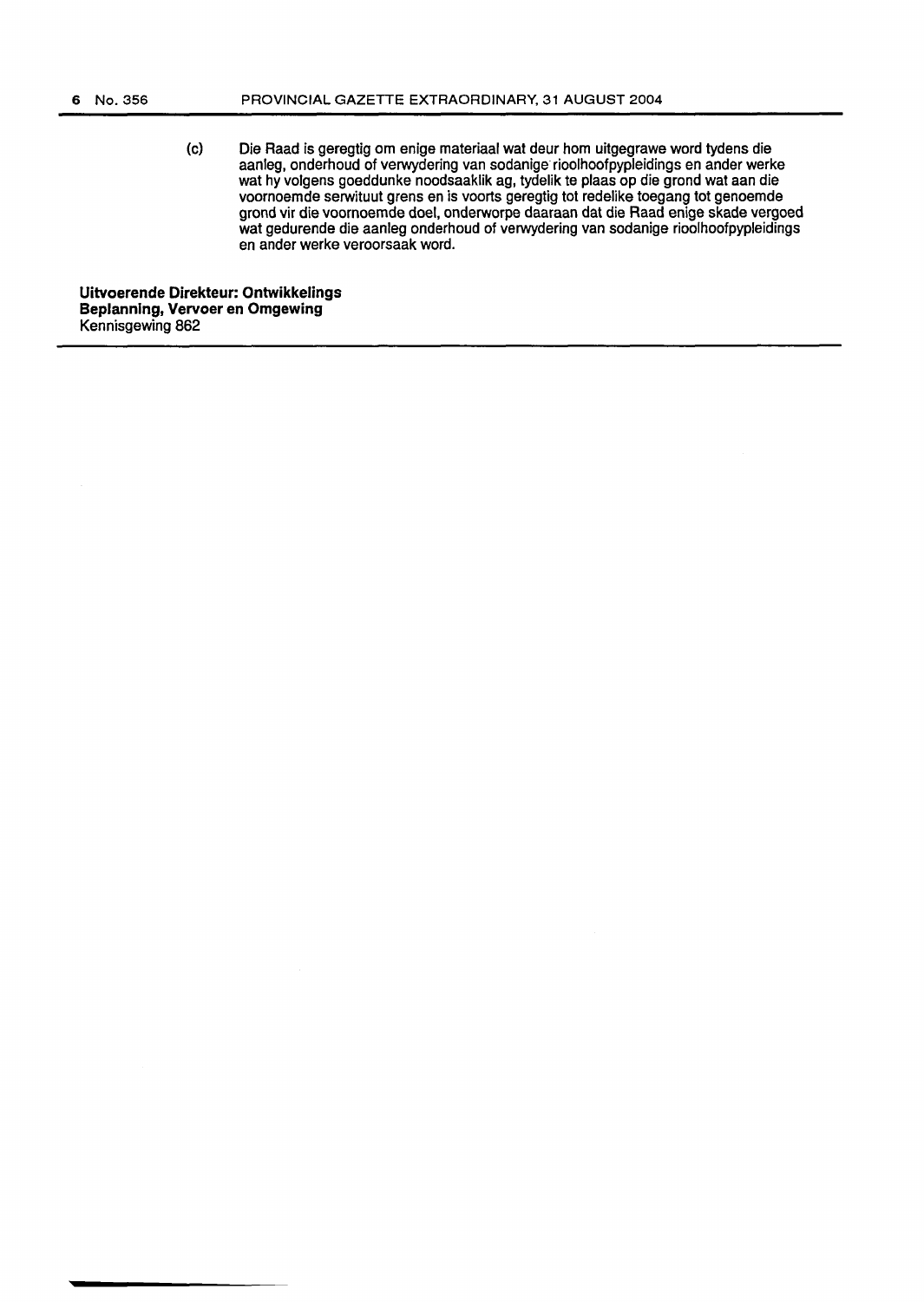# Looking for out of print issues of Government and Provincial **Gazettes**

We can provide photocopies

## **Contact**

The National Library of South Africa, Pretoria Campus PO Box 397 0001 PRETORIA

## Physical address

C/o Andries and Vermeulen Streets Entrance in Andries Street

## Contact details

Tel: (012) 321-8931 Fax: (012) 325-5984 E-mail: infodesk@nlsa.ac.za